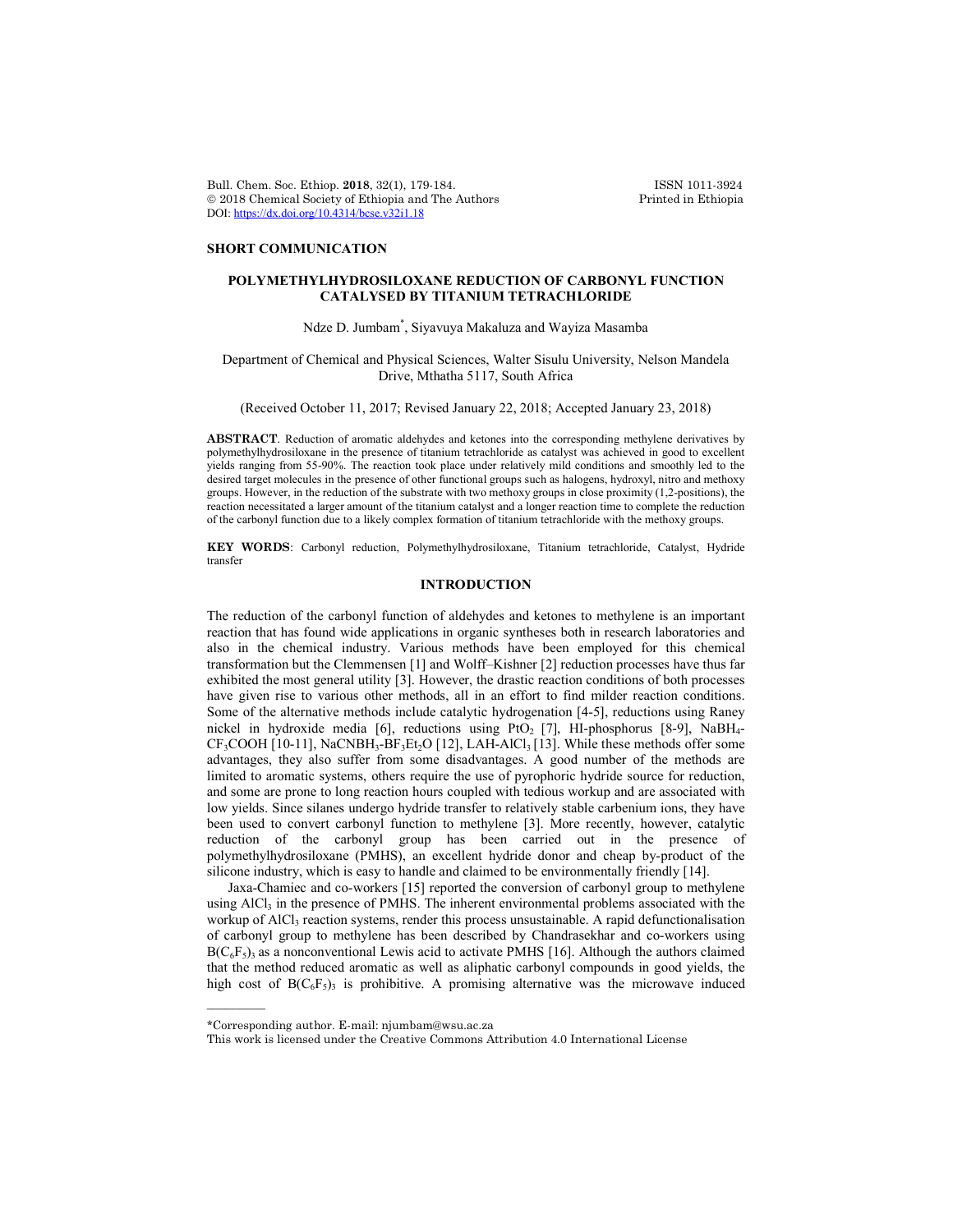Ndze D. Jumbam *et al.*

FeCl<sub>3</sub>.6H<sub>2</sub>O-catalysed reduction of ketones and aldehydes to alkane compounds developed by Campagne and co-workers [14, 16] in which aromatic and aliphatic carbonyl compounds were reduced in good yields.

South Africa has the world's second deposits of titanium after Australia [17]. The east coast of the country, more specifically much of Pondoland is awash with titanium sands. It could be the gateway metal to a new golden age for South Africa. However, while titanium finds varied applications in industry, its use in organic syntheses remains largely unexplored especially as a reduction catalyst. Buchwald and co-workers [18] were able to reduce ketones and methyl esters using a titanocene catalyst in the presence of PMHS. Reduction of the carbonyl functional group of various substrates catalysed by titanium tetrachloride (tickle) in the presence of PMHS as a hydride source in dichloroethane (DCE) is herein described by the authors of this paper for the first time.

## **EXPERIMENTAL**

*General*. All chemicals were obtained from commercial sources and were used without further purification unless stated otherwise. Products were characterised by  ${}^{1}$ H- and  ${}^{13}$ C-NMR spectroscopy using a Varian spectrometer at 400 and 100 MHz for proton and carbon-13, respectively. Spectra were recorded from CDCl<sub>3</sub> solutions employing TMS as an internal reference. All spectra are reported as  $\delta$  (ppm) values.

*Representative procedure* (*compound 2)*. A solution of 2-chloro-1-[4-(propan-2 yl)phenyl]ethanone (1 g, 5.1 mmol) in dichloroethane (DCE) (10 mL) was placed in a 50 mL three-mouth round-bottomed flask equipped with a reflux condenser, a calcium chloride drying tube, a thermometer and a magnetic stirring bar. To the stirred reaction solution at room temperature, tickle (0.115 mL, 25%) followed by PMHS (0.7 g, 12.2 mmol) were added from a syringe. The reaction mixture was heated to reflux and progress of the reaction monitored by thin layer chromatography (tlc) and stopped after three hours. The gelatinous reaction mixture was taken up in hexane (15 mL) and filtered under a plug of celite. The filter cake was washed with hexane (50 mL) and the filtrate concentrated *in vacuo*. The crude product was purified by column chromatography on silica gel to give an oily product (0.75 g,  $\sim$ 79.4%); b.p.: 140 °C/2.6 mm Hg.

<sup>1</sup>H-NMR of 2.  $\delta$  (CDCl<sub>3</sub>): 1.11 (d, 6H, J = 7.14), 2.77 (sept, 1H, J = 7.01), 3.01 (t, 2H, J = 7.69), 3.42 (t, 2H, J = 7.69), 7.01 (d, 2H, J = 8.24), 7.06 (d, 2H, J = 8.24). <sup>13</sup>H-NMR;  $\delta$  (CDCl<sub>3</sub>): 23.96, 33.01, 33.71, 39.07, 126.63, 128.53, 136.20, 147.48; HRMS (EI<sup>+</sup>): calc. for C<sub>11</sub>H<sub>15</sub>Br, 226.0357; found 226.0361.

<sup>1</sup>H-NMR of 4.  $\delta$  (CDCl<sub>3</sub>): 1.16 (d, 6H, J = 7.14), 2.81 (sept, 1H, J = 7.03), 2.96 (t, 2H, J = 7.56), 3.62 (t, 2H, J = 7.41), 7.06 (d, 2H, J = 8.24), 7.11 (d, 2H, J = 8.24). <sup>13</sup>H-NMR;  $\delta$  (CDCl<sub>3</sub>): 24.34, 34.08, 39.18, 45.41, 121.97, 129.07, 135.73, 147.81; HRMS (EI<sup>+</sup>): calc. for C<sub>11</sub>H<sub>15</sub>Cl, 182.0822; found 182.0777.

All products listed in Table 1 were prepared analogously to the representative procedure.

Bull. Chem. Soc. Ethiop. **2018**, 32(1)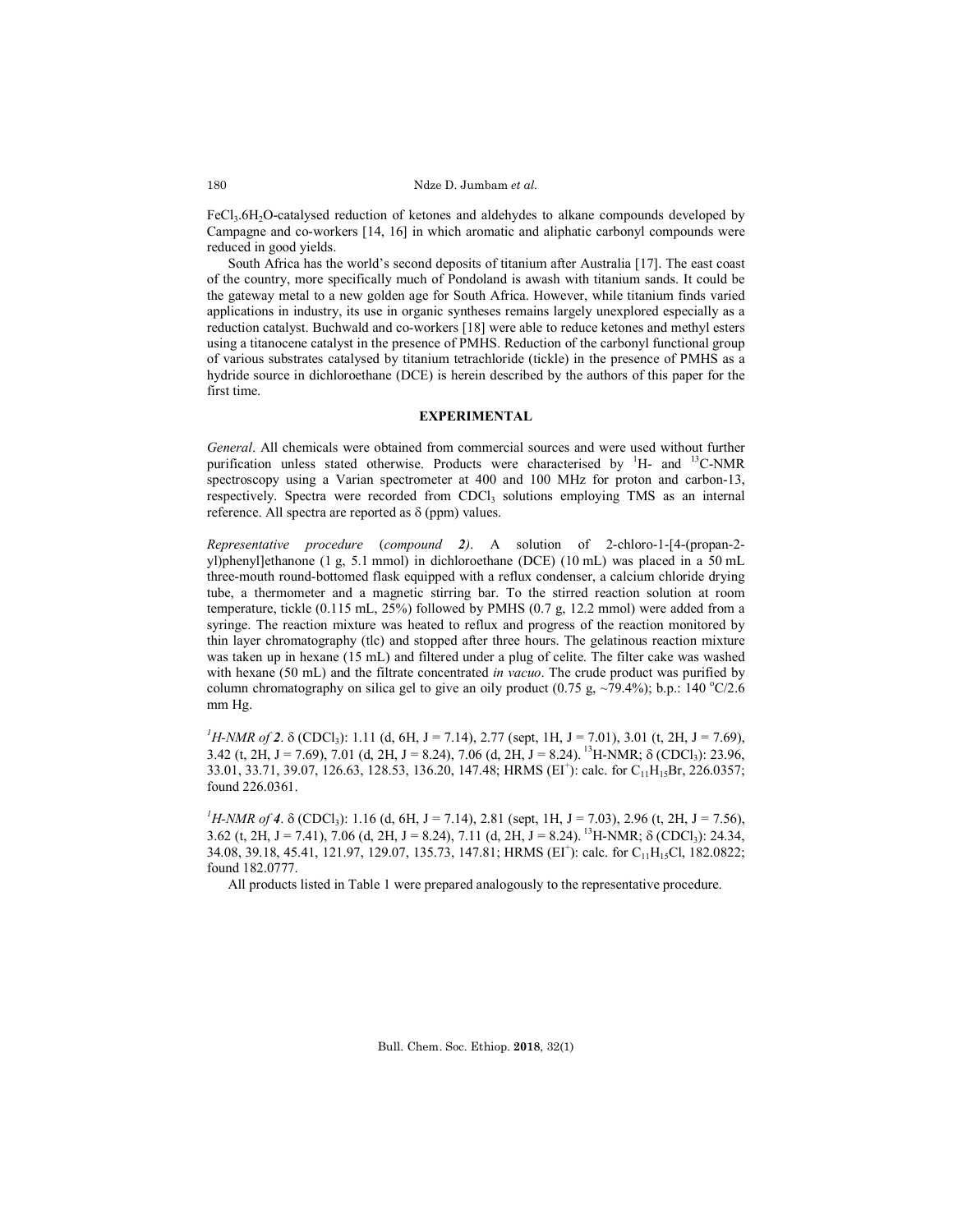

# **RESULTS AND DISCUSSION**

The reduction of carbonyl function by PMHS activated by tickle occurred smoothly and the formation of a gelatinous precipitate signified the end of the reaction, which was confirmed by

Bull. Chem. Soc. Ethiop. **2018**, 32(1)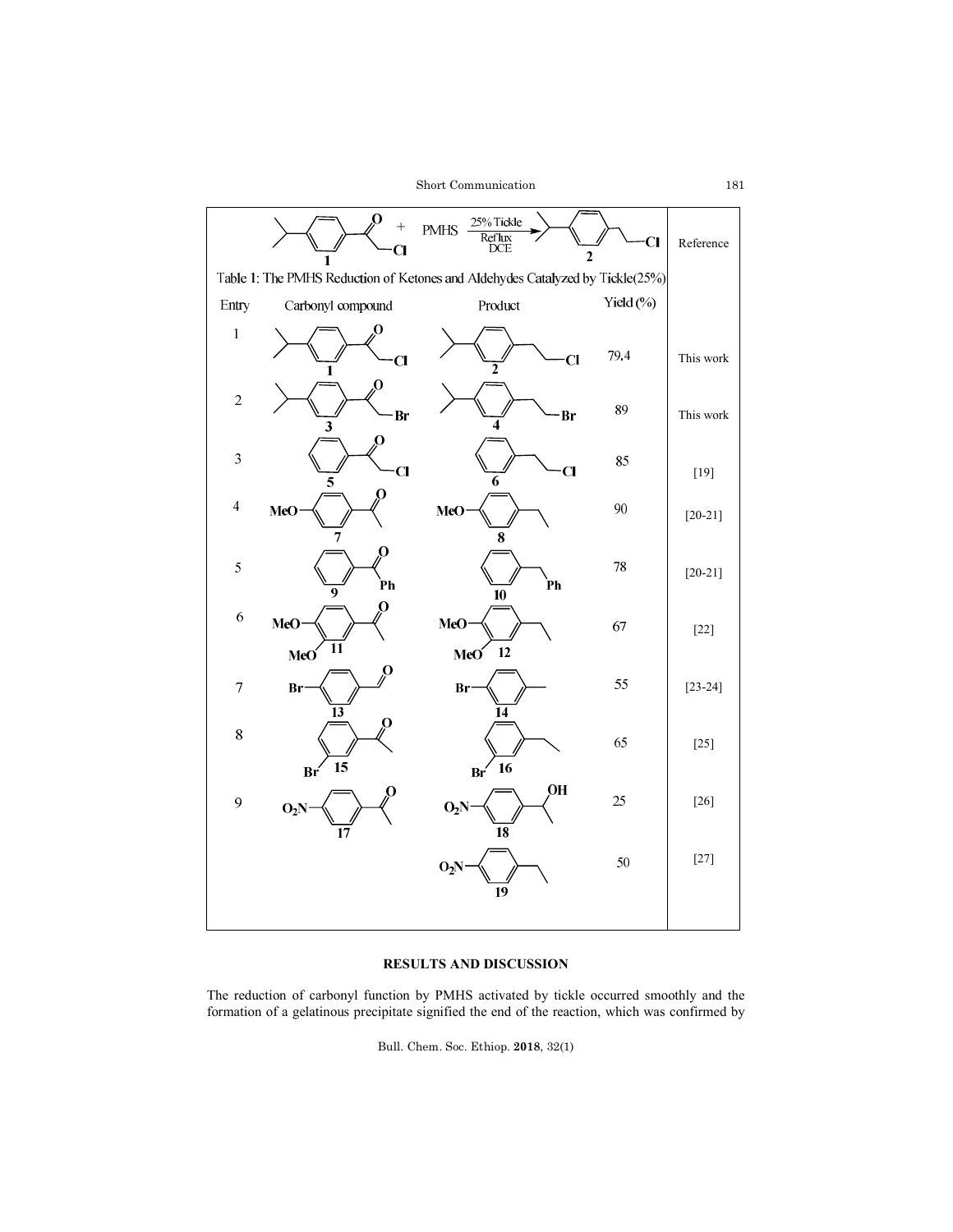TLC. The reaction was complete in less than an hour with the use of 50% tickle. The tickle concentration of 25% was maintained throughout the investigations and the reactions never exceeded three hours.

Results of this reduction reaction are summarised in Table 1. Good to excellent yields were achieved using this method. Entries 1, 2, 3, 7, and 8 indicate that the presence of halogens did not interfere with the reduction reaction. It is noteworthy that reactions in entries 2 and 3 leading to the formation of compounds **4** and **6**, respectively, could be carried out at room temperature affording the same products and yields. The high reactivity of the two substrates (**3** and **5**) may be attributed to the activation of the carbonyl function by the halogen atoms. In the case of substrate **3**, two products were observed, irrespective of the reaction conditions utilised. Compound **2** most likely originated from the attack by a chlorine ion from tickle on the intermediate as outlined in Scheme 1 below:



Scheme 1

The reduction of **3** afforded a mixture of **2** and **4** in 73 and 27% yields, respectively. This was found to be true when the reaction took place at room temperature and at refluxing temperature. The identity of **2** was confirmed independently by the reaction of **4** with excess sodium chloride in DMSO to afford the product in 90% yield. An attempt to carry out this reaction in DMF resulted in substantial elimination of the halogen to form the corresponding styrene derivative. However the best method to access compound **2** was through the reduction of substrate **1** using the same methodology as shown in entry 1. To the best of our knowledge, compounds **2** and **4** have not been described before.

It is also relevant to note that there is no direct conversion of compounds **5** and **15** to the corresponding reduction products **6** and **16**, respectively. Reduction of **5** by hydrogen transfer reaction with formic acid in the presence of a ruthenium catalyst led only to the corresponding chlorohydrin (2-chloro-1-phenylethanol [28].

Even though one methoxy group did not interfere in the reduction as shown in entry 4, the two ether groups in close proximity (Entry 6) appeared to slow down the reaction but did not completely inhibit it. The reaction required 60% of tickle and took six hours to complete, due likely to the formation of a chelation complex with tickle that slowed down the reduction process.

Surprisingly however, the nitro group in substrate **17** did not inhibit the reaction despite the fact that its two oxygen atoms could potentially chelate the titanium ion. Unlike in all the other entries in table 1, the reaction led to the formation of two products: the expected methylene derivative and the corresponding alcohol. This is an indication that the reaction takes place in a two-step process with the alcohol as the intermediate. This implies that with the use of appropriate reaction conditions, it should be possible to stop the reaction at the alcohol stage or, if so desired, carried on to the final step. The formation and isolation of the alcohol intermediate may open up a new avenue for this reaction. For example, carbonyl derivatives such as imines may be selectively reduced to the corresponding amines. The Clemensen and Wolff–Kishner reductions on the other hand operate with completely different reaction mechanisms.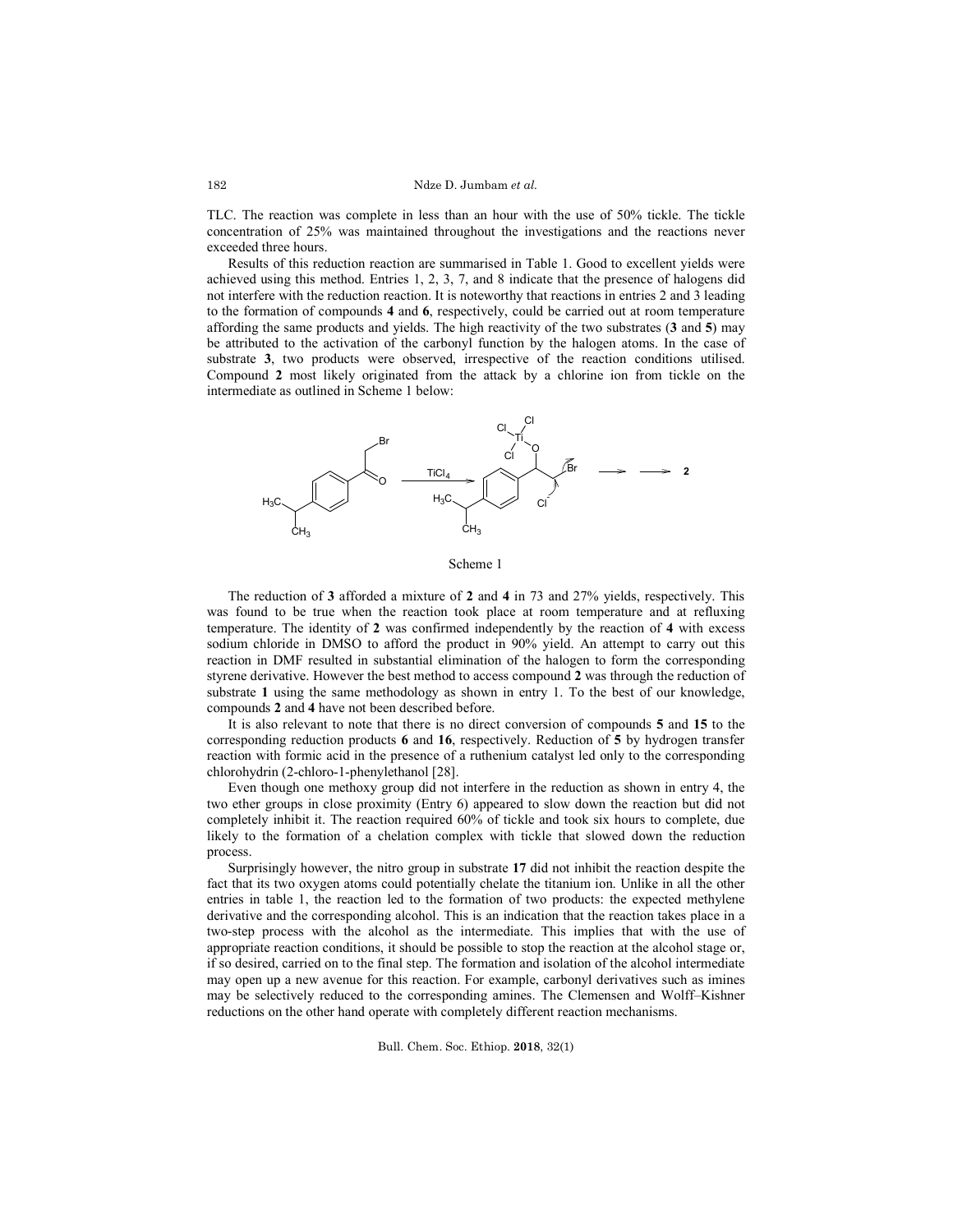### Short Communication

Although the halogens have an inductive electron-withdrawing ability, substrates **1**, **3**, **5**, **13**, and **15** revealed no noticeable influence on the outcome of the reaction.

The herein described PMHS reduction of aromatic aldehydes and ketones into the corresponding methylene derivatives catalysed by tickle compared to the classical Wolff-Kishner and Clemmensen processes has proven to be the method of choice. Its simplicity, safety of operation, low cost and functional group compatibility outweighs those of other known methods.

## **CONCLUSION**

Carbonyl compounds were successfully reduced to the corresponding methylene derivatives using the polymethylhydrosiloxane–tickle system as the reducing agent. The mild reaction conditions, namely the ease of handling of the reagents, low reaction temperature, functional group compatibility and easy reaction workup may pave the way for possible industrial applications of this reduction reaction. The unexpected isolation of an alcohol intermediate in one example gives insight into the possible reaction steps involved in the process.

In future investigations, attempts will be made to expand the scope of this reduction reaction and perhaps determine its limitations by utilising a range of aliphatic and aromatic carbonyl compounds with a variety of functional groups.

## **ACKNOWLEDGMENT**

We thank the Directorate of Research Development at Walter Sisulu University for financial support.

# **REFERENCES**

- 1. Martin, E.L. *The Clemmensen Reduction* in *Organic Reactions*, John Wiley and Sons, Inc.: **2004**.
- 2. Todd, D. *The Wolff-Kishner Reduction* in *Organic Reactions*, John Wiley and Sons, Inc.: **2004**.
- 3. West, C.T.; Donnelly, S.J.; Kooistra, D.A.; Doyle, M.P. Silane reductions in acidic media. II. Reductions of aryl aldehydes and ketones by trialkylsilanes in trifluoroacetic acid. Selective method for converting the carbonyl group to methylene. *J. Org. Chem.* **1973**, 38, 2675-2681.
- 4. Lee, W.Y.; Park, C.H.; Kim, H.J.; Kim, S. Orthocyclophanes. 3. Ketonands, novel ketonic crowns of polyoxo[1n]orthocyclophane constitution. *J. Org. Chem.* **1994**, 59, 878-884.
- 5. Lee, W.Y.; Park, C.H.; Kim, Y.D. Orthocyclophanes. 1. Synthesis and characterization of [14]- and [15]orthocyclophanes and bicyclic biscyclophanes. *J. Org. Chem.* **1992**, 57, 4074- 4079.
- 6. Cook, P.L. The reduction of aldehydes and ketones with nickel—Aluminum alloy in aqueous alkaline solution. *J. Org. Chem.* **1962**, 27, 3873-3875.
- 7. Rao, A.V.R.; Mehendale, A.R.; Reddy, K.B. A simple and regiospecific synthesis of  $(\pm)$  11deoxydaunomycinone. *Tetrahedron Lett.* **1982**, 23, 2415-2418.
- 8. Riemschneider, R.; Kassahn, H.G. Acylderivate cyclischer verbindungen, V. Zur herstellung von *o*-diacetyl-benzol und 4-nitro-1.2-diacetyl-benzol. *Chem. Ber.* **1959**, 92, 1705-1709.
- 9. Bradsher, C.K.; Vingiello, F.A. Aromatic cyclodehydration. XXI. ortho- and para-(9 anthryl)benzoic acids. *J. Org. Chem.* **1948**, 13, 786-789.
- 10. Ketcha, D.M.; Lieurance, B.A.; Homan, D.F.J.; Gribble, G.W. Synthesis of alkyl-substituted N-protected indoles via acylation and reductive deoxygenation. *J. Org. Chem.* **1989**, 54, 4350-4356.